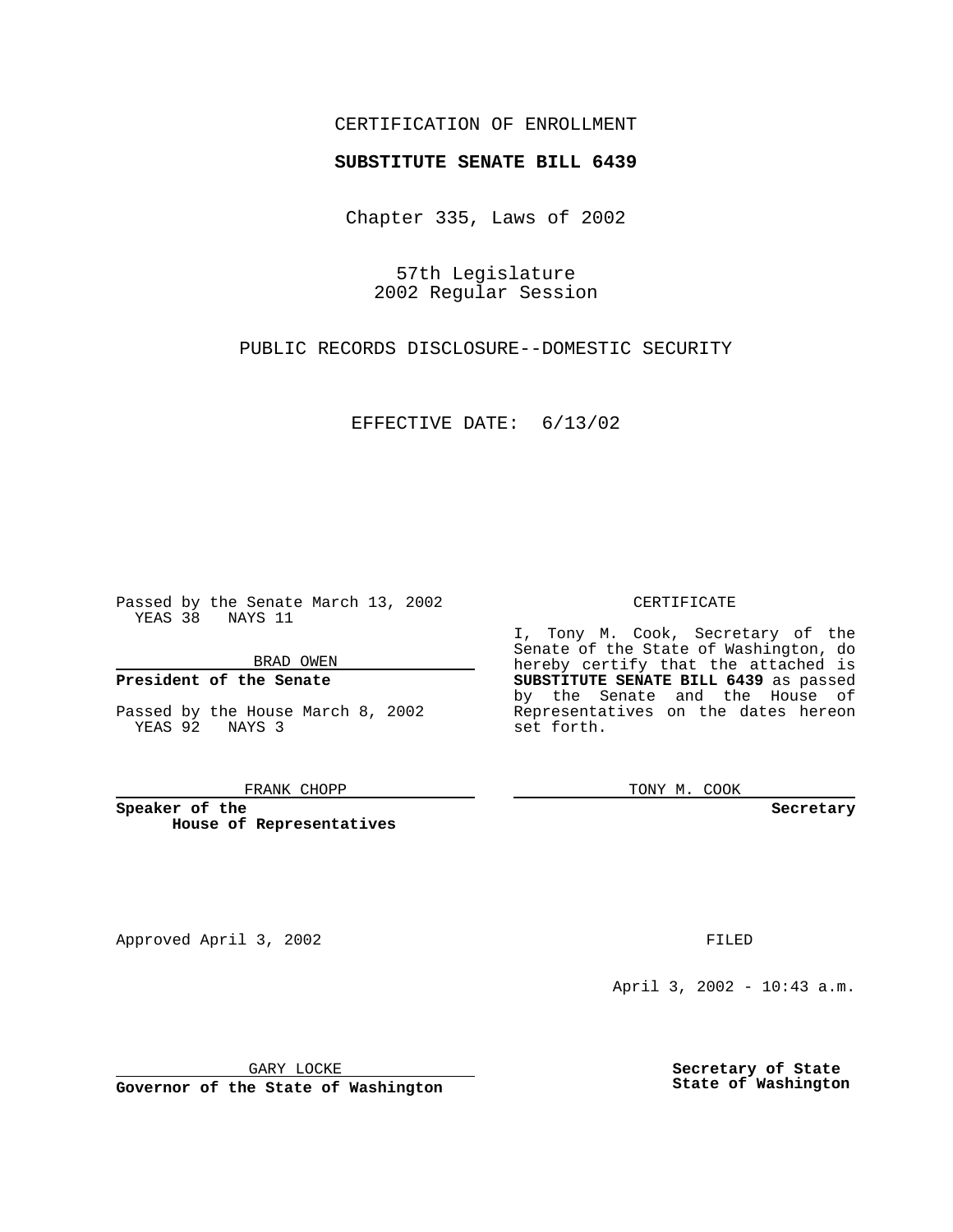# **SUBSTITUTE SENATE BILL 6439** \_\_\_\_\_\_\_\_\_\_\_\_\_\_\_\_\_\_\_\_\_\_\_\_\_\_\_\_\_\_\_\_\_\_\_\_\_\_\_\_\_\_\_\_\_\_\_

\_\_\_\_\_\_\_\_\_\_\_\_\_\_\_\_\_\_\_\_\_\_\_\_\_\_\_\_\_\_\_\_\_\_\_\_\_\_\_\_\_\_\_\_\_\_\_

### AS AMENDED BY THE HOUSE

Passed Legislature - 2002 Regular Session

### **State of Washington 57th Legislature 2002 Regular Session**

**By** Senate Committee on State & Local Government (originally sponsored by Senators Gardner, Haugen, McCaslin and Winsley; by request of Governor Locke and Attorney General)

READ FIRST TIME 02/08/2002.

 AN ACT Relating to exemptions from disclosure of public records for domestic security purposes; reenacting and amending RCW 42.17.310; and creating a new section.

BE IT ENACTED BY THE LEGISLATURE OF THE STATE OF WASHINGTON:

 **Sec. 1.** RCW 42.17.310 and 2001 c 278 s 1, 2001 c 98 s 2, and 2001 c 70 s 1 are each reenacted and amended to read as follows:

(1) The following are exempt from public inspection and copying:

 (a) Personal information in any files maintained for students in public schools, patients or clients of public institutions or public health agencies, or welfare recipients.

 (b) Personal information in files maintained for employees, appointees, or elected officials of any public agency to the extent that disclosure would violate their right to privacy.

 (c) Information required of any taxpayer in connection with the assessment or collection of any tax if the disclosure of the information to other persons would (i) be prohibited to such persons by RCW 84.08.210, 82.32.330, 84.40.020, or 84.40.340 or (ii) violate the taxpayer's right to privacy or result in unfair competitive disadvantage to the taxpayer.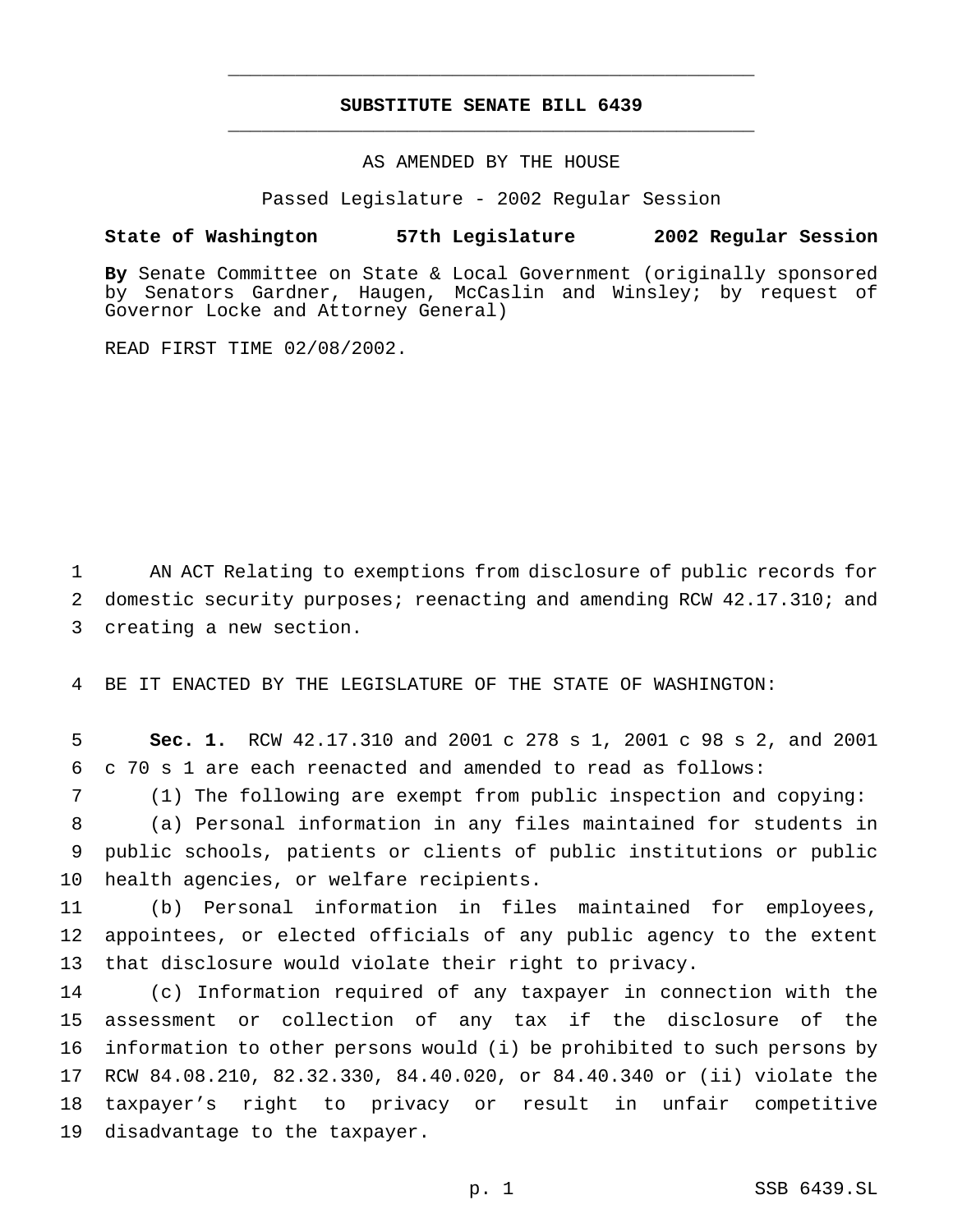(d) Specific intelligence information and specific investigative records compiled by investigative, law enforcement, and penology agencies, and state agencies vested with the responsibility to discipline members of any profession, the nondisclosure of which is essential to effective law enforcement or for the protection of any person's right to privacy.

 (e) Information revealing the identity of persons who are witnesses to or victims of crime or who file complaints with investigative, law enforcement, or penology agencies, other than the public disclosure commission, if disclosure would endanger any person's life, physical safety, or property. If at the time a complaint is filed the complainant, victim or witness indicates a desire for disclosure or nondisclosure, such desire shall govern. However, all complaints filed with the public disclosure commission about any elected official or candidate for public office must be made in writing and signed by the complainant under oath.

 (f) Test questions, scoring keys, and other examination data used to administer a license, employment, or academic examination.

 (g) Except as provided by chapter 8.26 RCW, the contents of real estate appraisals, made for or by any agency relative to the acquisition or sale of property, until the project or prospective sale is abandoned or until such time as all of the property has been acquired or the property to which the sale appraisal relates is sold, but in no event shall disclosure be denied for more than three years after the appraisal.

 (h) Valuable formulae, designs, drawings, computer source code or object code, and research data obtained by any agency within five years of the request for disclosure when disclosure would produce private gain and public loss.

 (i) Preliminary drafts, notes, recommendations, and intra-agency memorandums in which opinions are expressed or policies formulated or recommended except that a specific record shall not be exempt when publicly cited by an agency in connection with any agency action.

 (j) Records which are relevant to a controversy to which an agency is a party but which records would not be available to another party under the rules of pretrial discovery for causes pending in the superior courts.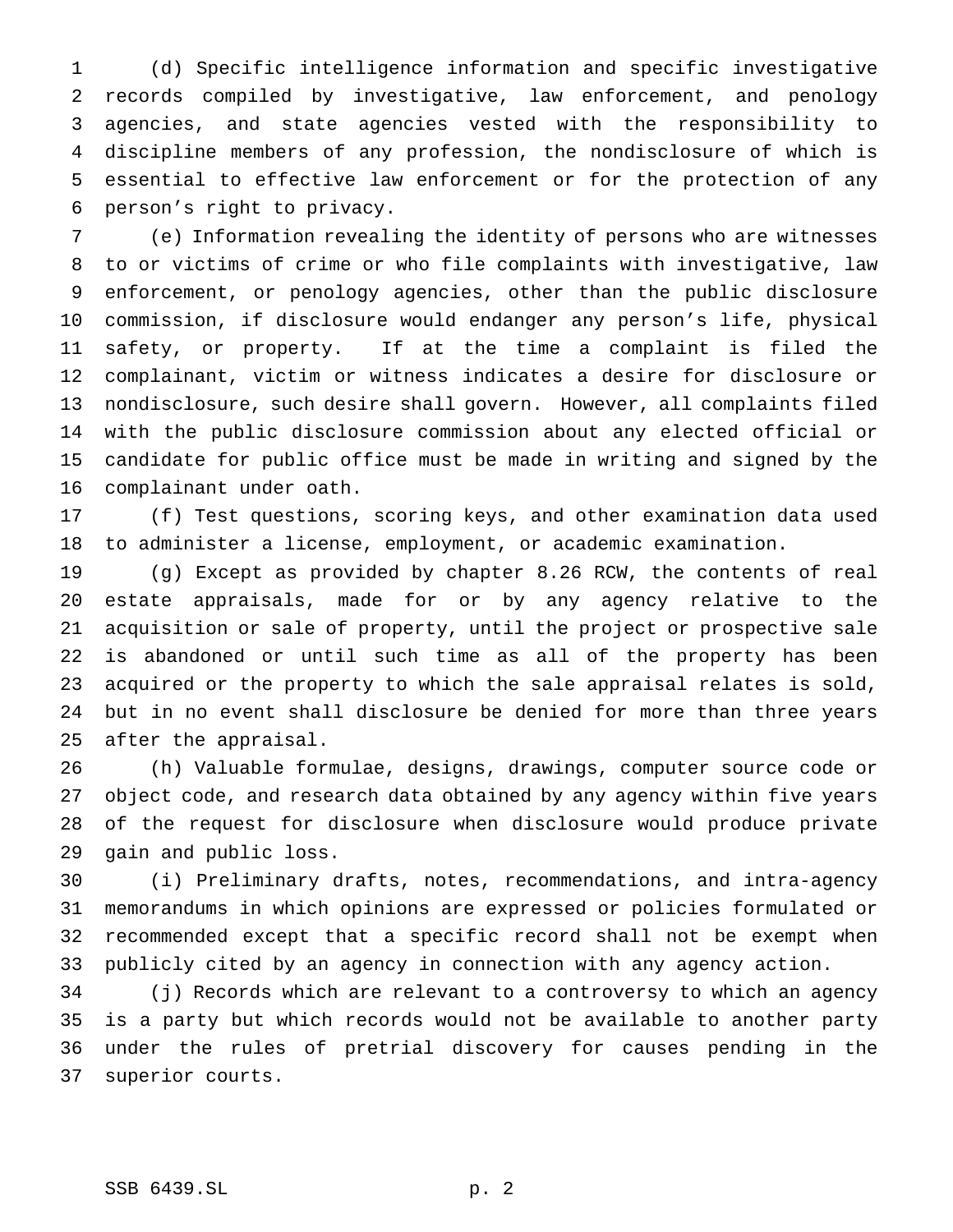(k) Records, maps, or other information identifying the location of archaeological sites in order to avoid the looting or depredation of such sites.

 (l) Any library record, the primary purpose of which is to maintain control of library materials, or to gain access to information, which discloses or could be used to disclose the identity of a library user.

 (m) Financial information supplied by or on behalf of a person, firm, or corporation for the purpose of qualifying to submit a bid or proposal for (i) a ferry system construction or repair contract as required by RCW 47.60.680 through 47.60.750 or (ii) highway construction or improvement as required by RCW 47.28.070.

 (n) Railroad company contracts filed prior to July 28, 1991, with the utilities and transportation commission under RCW 81.34.070, except that the summaries of the contracts are open to public inspection and copying as otherwise provided by this chapter.

 (o) Financial and commercial information and records supplied by private persons pertaining to export services provided pursuant to chapter 43.163 RCW and chapter 53.31 RCW, and by persons pertaining to export projects pursuant to RCW 43.23.035.

 (p) Financial disclosures filed by private vocational schools under chapters 28B.85 and 28C.10 RCW.

 (q) Records filed with the utilities and transportation commission or attorney general under RCW 80.04.095 that a court has determined are confidential under RCW 80.04.095.

 (r) Financial and commercial information and records supplied by businesses or individuals during application for loans or program services provided by chapters 43.163, 43.160, 43.330, and 43.168 RCW, or during application for economic development loans or program services provided by any local agency.

 (s) Membership lists or lists of members or owners of interests of units in timeshare projects, subdivisions, camping resorts, condominiums, land developments, or common-interest communities affiliated with such projects, regulated by the department of licensing, in the files or possession of the department.

 (t) All applications for public employment, including the names of applicants, resumes, and other related materials submitted with respect to an applicant.

 (u) The residential addresses or residential telephone numbers of employees or volunteers of a public agency which are held by any public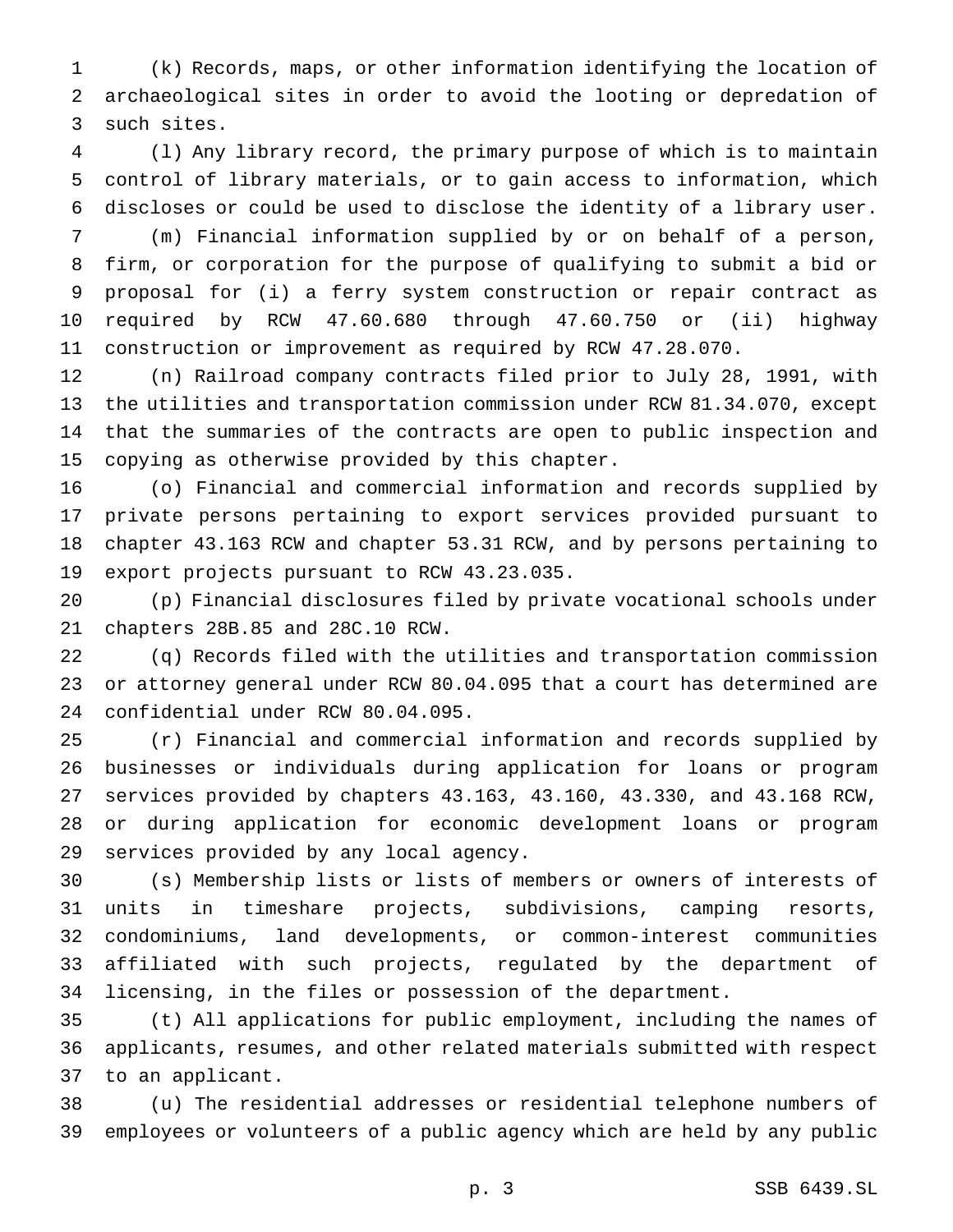agency in personnel records, public employment related records, or volunteer rosters, or are included in any mailing list of employees or volunteers of any public agency.

 (v) The residential addresses and residential telephone numbers of the customers of a public utility contained in the records or lists held by the public utility of which they are customers, except that this information may be released to the division of child support or the agency or firm providing child support enforcement for another state under Title IV-D of the federal social security act, for the establishment, enforcement, or modification of a support order.

 (w)(i) The federal social security number of individuals governed under chapter 18.130 RCW maintained in the files of the department of health, except this exemption does not apply to requests made directly to the department from federal, state, and local agencies of government, and national and state licensing, credentialing, investigatory, disciplinary, and examination organizations; (ii) the current residential address and current residential telephone number of a health care provider governed under chapter 18.130 RCW maintained in the files of the department, if the provider requests that this information be withheld from public inspection and copying, and provides to the department an accurate alternate or business address and business telephone number. On or after January 1, 1995, the current residential address and residential telephone number of a health care provider governed under RCW 18.130.040 maintained in the files of the department shall automatically be withheld from public inspection and copying unless the provider specifically requests the information be released, and except as provided for under RCW 42.17.260(9).

 (x) Information obtained by the board of pharmacy as provided in RCW 69.45.090.

 (y) Information obtained by the board of pharmacy or the department of health and its representatives as provided in RCW 69.41.044, 69.41.280, and 18.64.420.

 (z) Financial information, business plans, examination reports, and any information produced or obtained in evaluating or examining a business and industrial development corporation organized or seeking certification under chapter 31.24 RCW.

 (aa) Financial and commercial information supplied to the state investment board by any person when the information relates to the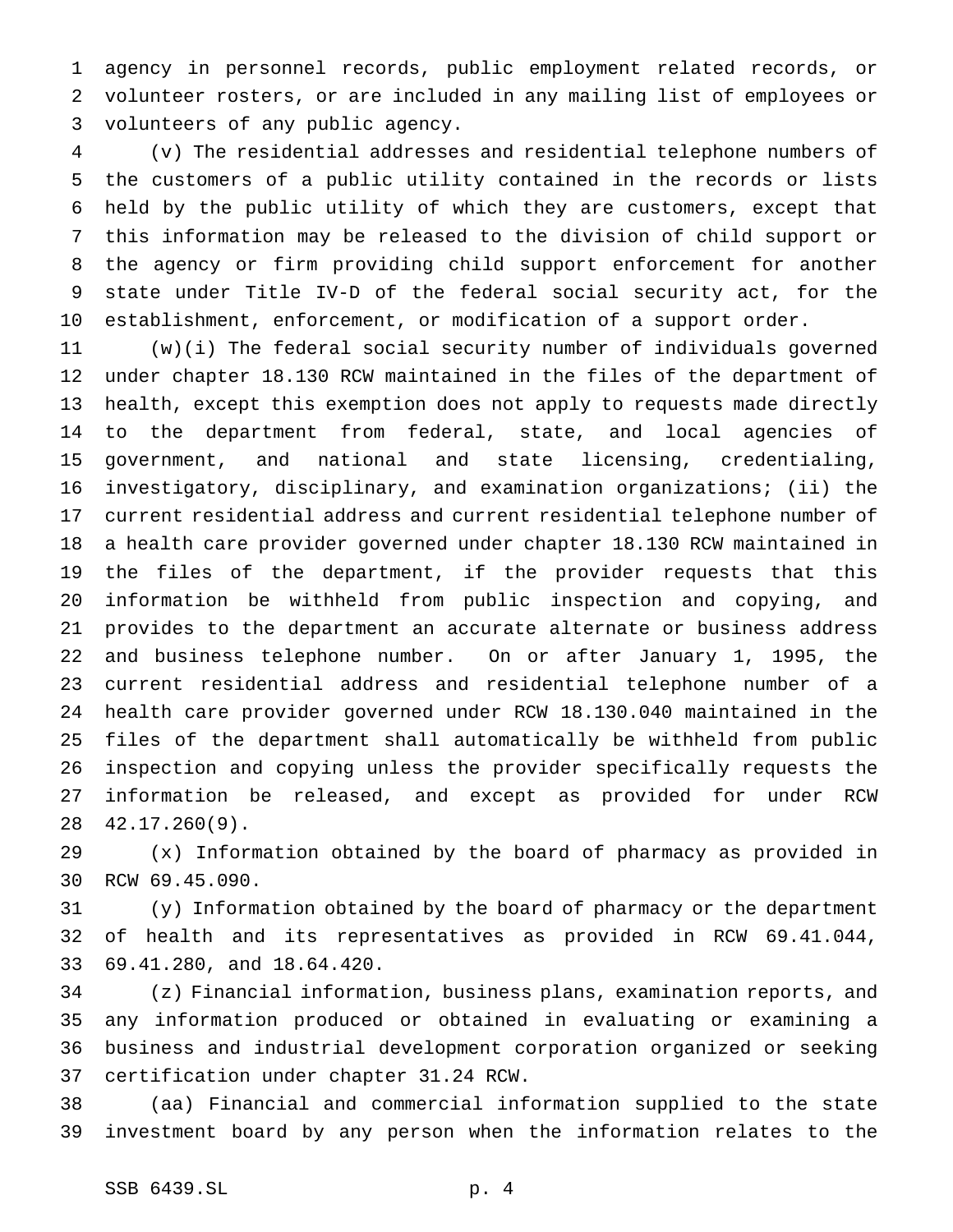investment of public trust or retirement funds and when disclosure would result in loss to such funds or in private loss to the providers of this information.

 (bb) Financial and valuable trade information under RCW 51.36.120. (cc) Client records maintained by an agency that is a domestic violence program as defined in RCW 70.123.020 or 70.123.075 or a rape crisis center as defined in RCW 70.125.030.

 (dd) Information that identifies a person who, while an agency employee: (i) Seeks advice, under an informal process established by the employing agency, in order to ascertain his or her rights in connection with a possible unfair practice under chapter 49.60 RCW against the person; and (ii) requests his or her identity or any identifying information not be disclosed.

 (ee) Investigative records compiled by an employing agency conducting a current investigation of a possible unfair practice under chapter 49.60 RCW or of a possible violation of other federal, state, or local laws prohibiting discrimination in employment.

 (ff) Business related information protected from public inspection and copying under RCW 15.86.110.

 (gg) Financial, commercial, operations, and technical and research information and data submitted to or obtained by the clean Washington center in applications for, or delivery of, program services under chapter 70.95H RCW.

 (hh) Information and documents created specifically for, and collected and maintained by a quality improvement committee pursuant to RCW 43.70.510 or 70.41.200, or by a peer review committee under RCW 4.24.250, regardless of which agency is in possession of the information and documents.

 (ii) Personal information in files maintained in a data base created under RCW 43.07.360.

 (jj) Financial and commercial information requested by the public stadium authority from any person or organization that leases or uses the stadium and exhibition center as defined in RCW 36.102.010.

 (kk) Names of individuals residing in emergency or transitional housing that are furnished to the department of revenue or a county assessor in order to substantiate a claim for property tax exemption under RCW 84.36.043.

 (ll) The names, residential addresses, residential telephone numbers, and other individually identifiable records held by an agency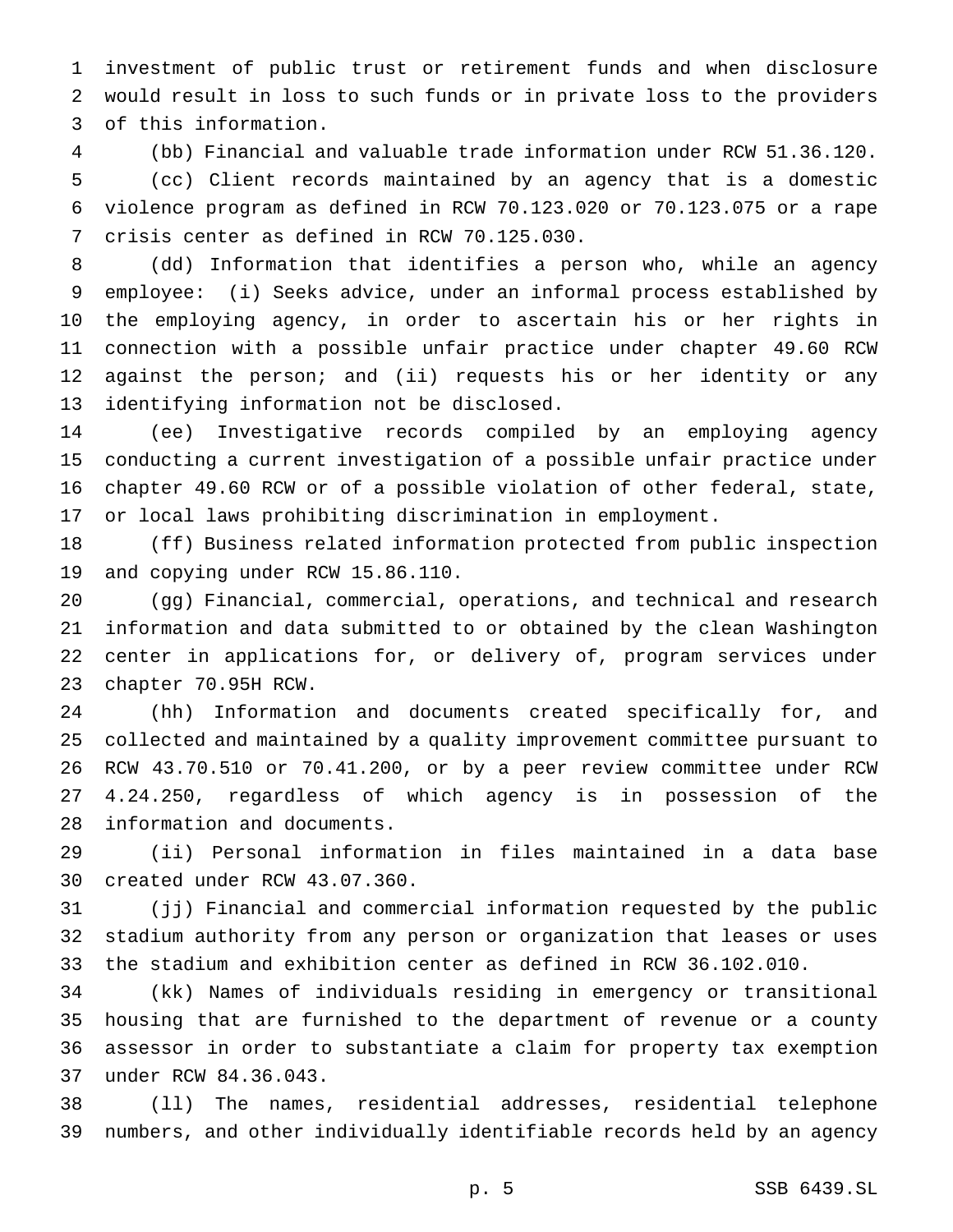in relation to a vanpool, carpool, or other ride-sharing program or service. However, these records may be disclosed to other persons who apply for ride-matching services and who need that information in order to identify potential riders or drivers with whom to share rides.

 (mm) The personally identifying information of current or former participants or applicants in a paratransit or other transit service operated for the benefit of persons with disabilities or elderly persons.

 (nn) The personally identifying information of persons who acquire and use transit passes and other fare payment media including, but not limited to, stored value smart cards and magnetic strip cards, except that an agency may disclose this information to a person, employer, educational institution, or other entity that is responsible, in whole or in part, for payment of the cost of acquiring or using a transit pass or other fare payment media, or to the news media when reporting on public transportation or public safety. This information may also be disclosed at the agency's discretion to governmental agencies or groups concerned with public transportation or public safety.

 (oo) Proprietary financial and commercial information that the submitting entity, with review by the department of health, specifically identifies at the time it is submitted and that is provided to or obtained by the department of health in connection with an application for, or the supervision of, an antitrust exemption sought by the submitting entity under RCW 43.72.310. If a request for such information is received, the submitting entity must be notified of the request. Within ten business days of receipt of the notice, the submitting entity shall provide a written statement of the continuing need for confidentiality, which shall be provided to the requester. Upon receipt of such notice, the department of health shall continue to treat information designated under this section as exempt from disclosure. If the requester initiates an action to compel disclosure under this chapter, the submitting entity must be joined as a party to demonstrate the continuing need for confidentiality.

 (pp) Records maintained by the board of industrial insurance appeals that are related to appeals of crime victims' compensation claims filed with the board under RCW 7.68.110.

 (qq) Financial and commercial information supplied by or on behalf of a person, firm, corporation, or entity under chapter 28B.95 RCW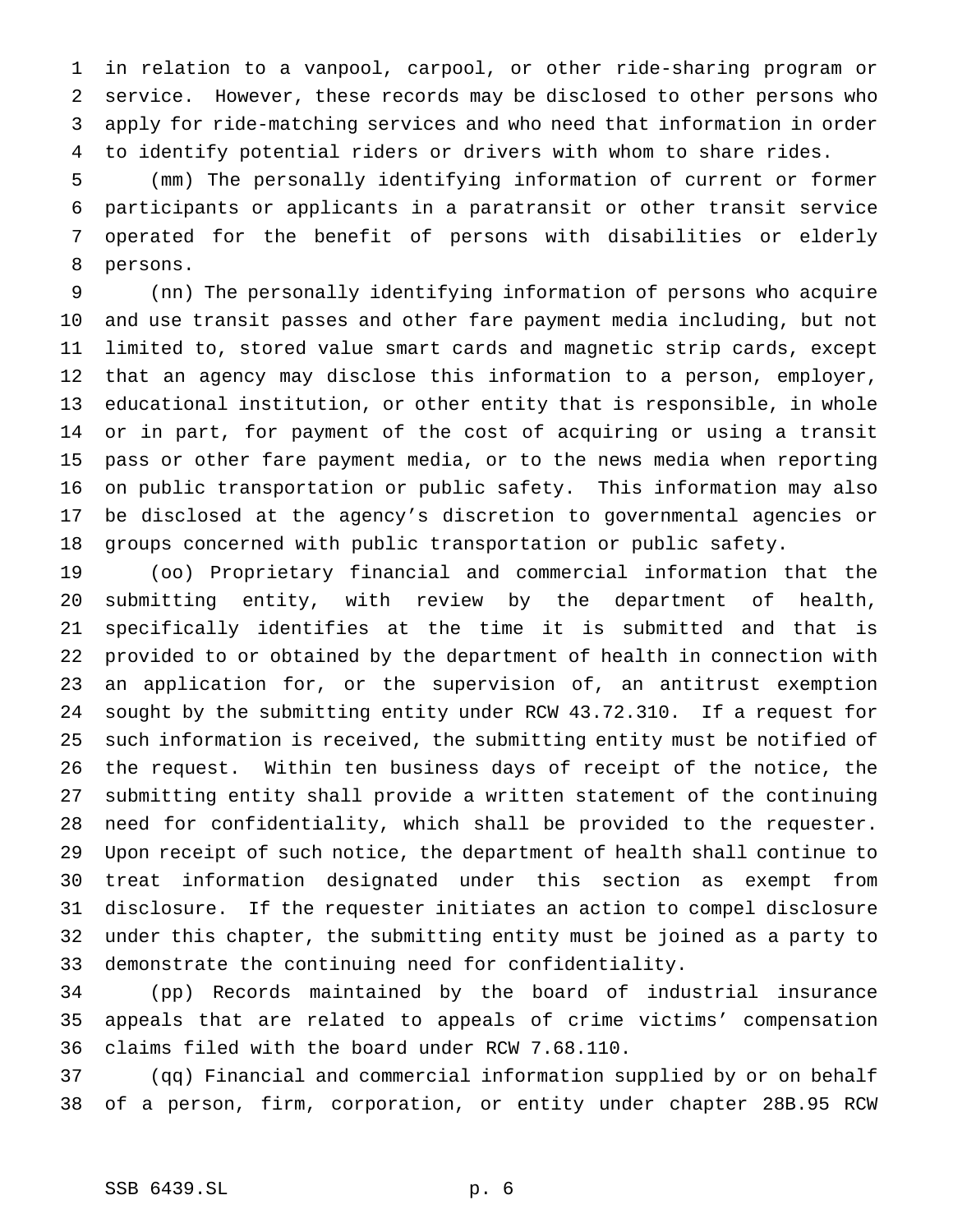relating to the purchase or sale of tuition units and contracts for the purchase of multiple tuition units.

 (rr) Any records of investigative reports prepared by any state, county, municipal, or other law enforcement agency pertaining to sex offenses contained in chapter 9A.44 RCW or sexually violent offenses as defined in RCW 71.09.020, which have been transferred to the Washington association of sheriffs and police chiefs for permanent electronic retention and retrieval pursuant to RCW 40.14.070(2)(b).

 (ss) Credit card numbers, debit card numbers, electronic check numbers, card expiration dates, or bank or other financial account numbers supplied to an agency for the purpose of electronic transfer of funds, except when disclosure is expressly required by law.

 (tt) Financial information, including but not limited to account numbers and values, and other identification numbers supplied by or on behalf of a person, firm, corporation, limited liability company, partnership, or other entity related to an application for a liquor license, gambling license, or lottery retail license.

 (uu) Records maintained by the employment security department and subject to chapter 50.13 RCW if provided to another individual or organization for operational, research, or evaluation purposes.

 (vv) Individually identifiable information received by the work force training and education coordinating board for research or evaluation purposes.

24 (ww) Those portions of records ((containing)) assembled, prepared, 25 or maintained to prevent, mitigate, or respond to criminal terrorist 26 acts, which are acts that significantly disrupt the conduct of government or of the general civilian population of the state or the United States and that manifest an extreme indifference to human life, the public disclosure of which would have a substantial likelihood of 30 threatening public safety, consisting of:

31 (i) Specific and unique vulnerability assessments or specific and 32 unique response <u>or deployment</u> plans, ((<del>either of which is intended to</del> prevent or mitigate criminal terrorist acts as defined in RCW 70.74.285, the public disclosure of which would have a substantial **likelihood of threatening public safety**) ) including compiled underlying data collected in preparation of or essential to the assessments, or to 37 the response or deployment plans; and (ii) Records not subject to public disclosure under federal law

39 that are shared by federal or international agencies, and information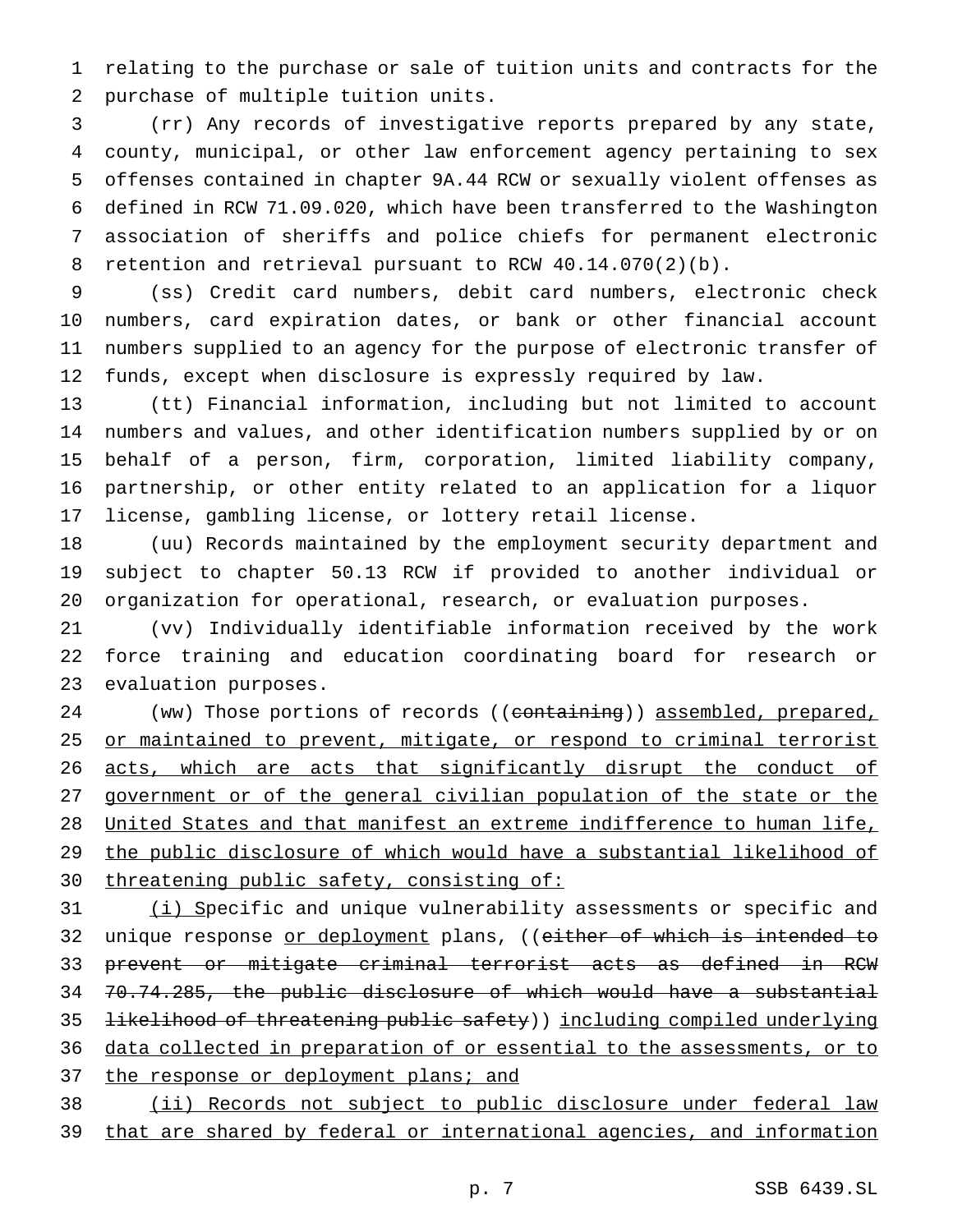prepared from national security briefings provided to state or local

government officials related to domestic preparedness for acts of

terrorism.

 (xx) Commercial fishing catch data from logbooks required to be provided to the department of fish and wildlife under RCW 77.12.047, when the data identifies specific catch location, timing, or methodology and the release of which would result in unfair competitive disadvantage to the commercial fisher providing the catch data. However, this information may be released to government agencies concerned with the management of fish and wildlife resources.

 (yy) Sensitive wildlife data obtained by the department of fish and wildlife. However, sensitive wildlife data may be released to government agencies concerned with the management of fish and wildlife resources. Sensitive wildlife data includes:

 (i) The nesting sites or specific locations of endangered species designated under RCW 77.12.020, or threatened or sensitive species classified by rule of the department of fish and wildlife;

 (ii) Radio frequencies used in, or locational data generated by, telemetry studies; or

 (iii) Other location data that could compromise the viability of a specific fish or wildlife population, and where at least one of the following criteria are met:

(A) The species has a known commercial or black market value;

(B) There is a history of malicious take of that species; or

 (C) There is a known demand to visit, take, or disturb, and the species behavior or ecology renders it especially vulnerable or the species has an extremely limited distribution and concentration.

 (zz) The personally identifying information of persons who acquire recreational licenses under RCW 77.32.010 or commercial licenses under chapter 77.65 or 77.70 RCW, except name, address of contact used by the department, and type of license, endorsement, or tag. However, the department of fish and wildlife may disclose personally identifying information to:

 (i) Government agencies concerned with the management of fish and wildlife resources;

 (ii) The department of social and health services, child support division, and to the department of licensing in order to implement RCW 77.32.014 and 46.20.291; and